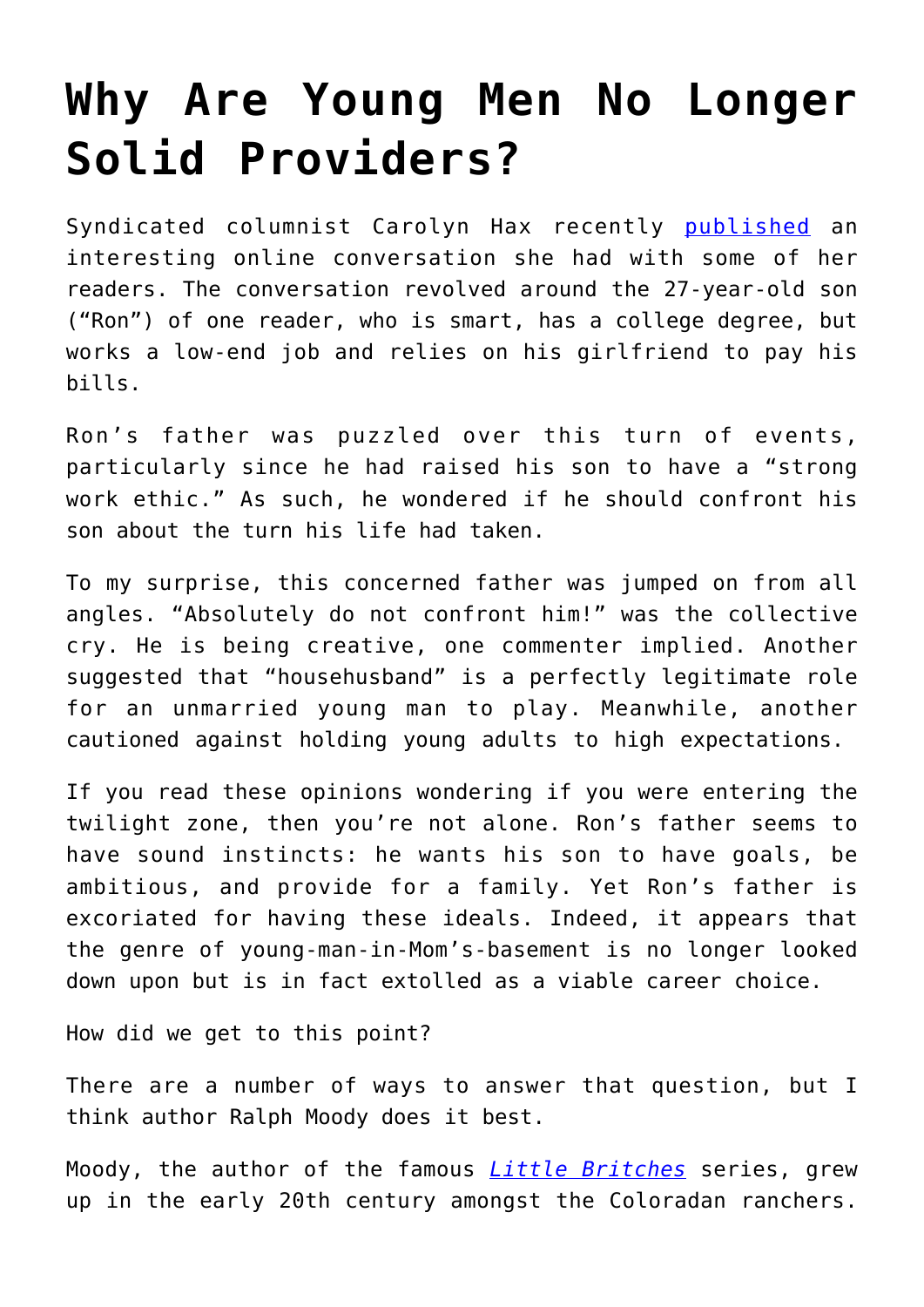From his father he learned honesty, hard work, and perseverance. He put these lessons to good use when his father died and Ralph became the head of the family at age 11. Moody explains the situation:

*"When I was a boy on the ranch, I used to look forward to the day when I'd own my own cattle and horses and land; when I'd have my own home, a wife to make that home, and children to run out to meet me as I came in from the fields. By the time I was eleven, I was very proud of being in the livestock business. I couldn't have horses and cattle, so I had rabbits. I bred the best ones so as to improve my stock, and traded the others or sold them for meat. …*

*Lately, there seems to be a quite different outlook. A little while ago I was talking with a friend about my feelings in the matter. I told him that I thought we'd raise better citizens in this country if people still had to scramble for a living as we used to when I was a boy. Then I told him a bit about the way we made our living after my father died; that there were six of us, and that I became the man of the family when I was eleven. I told him that we all did every sort of work we could find; that we never had any outside help, were never hungry, always happy, and that we'd all been successful and had successful families. …*

*Our family was not unusual. There were, and still are, thousands of other families in this country who are facing the same sort of situations without complaint, and who have not been misled by the political cry that they are underprivileged."*

Moody grew up in a different world than we know today. A world in which entitlement was frowned upon. A world which placed straightforward goals of home and family in front of its young people. And a world in which working hard and providing for oneself were counted a privilege and a satisfying challenge.